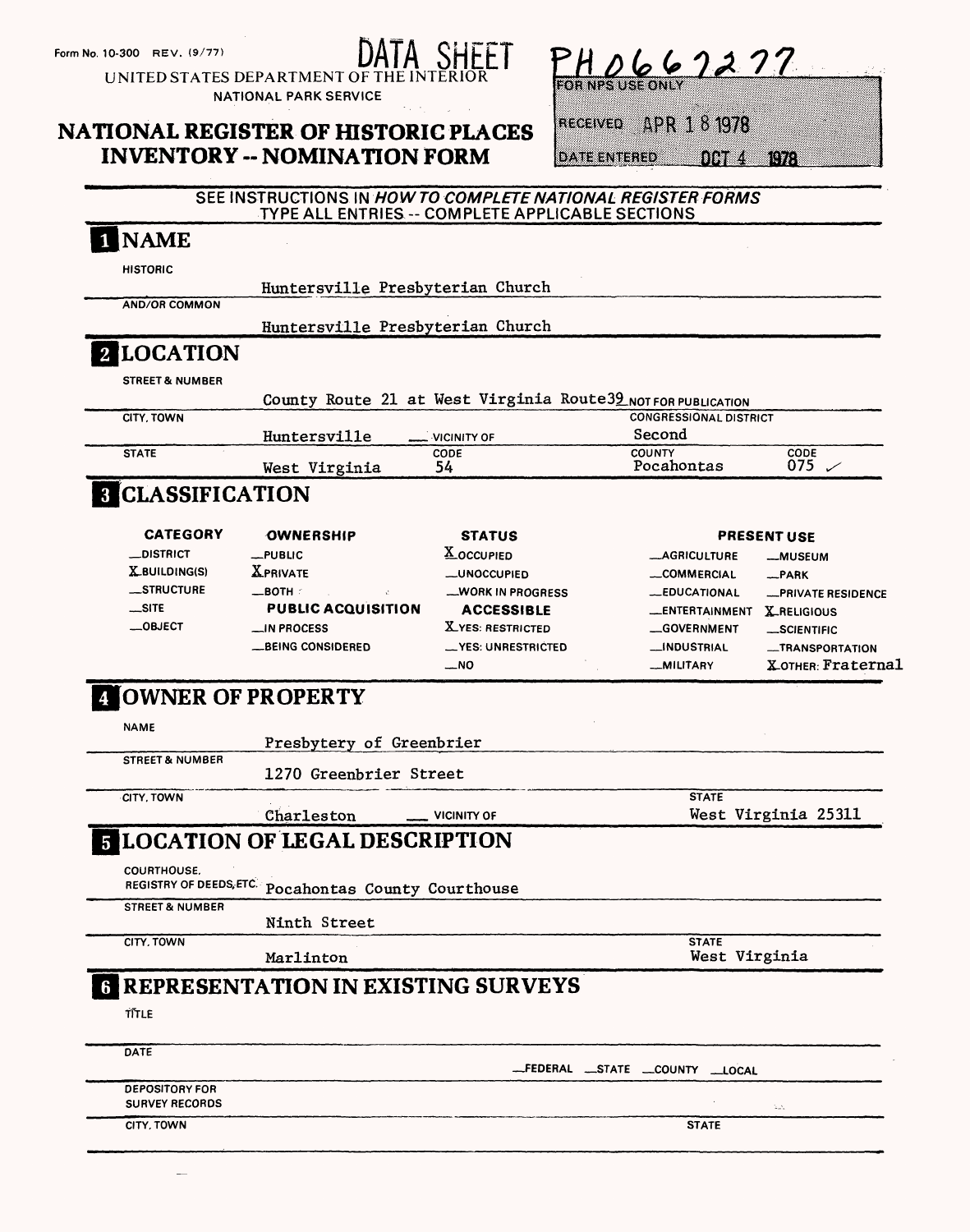### **ZEDESCRIPTION**

|                                       | <b>CONDITION</b>                                    | <b>CHECK ONE</b>               | <b>CHECK ONE</b>                     |
|---------------------------------------|-----------------------------------------------------|--------------------------------|--------------------------------------|
| <b>EXCELLENT</b><br>X.GOOD<br>$-FAIR$ | <b>DETERIORATED</b><br>__RUINS<br><b>_UNEXPOSED</b> | __UNALTERED<br><b>XALTERED</b> | $X$ ORIGINAL SITE<br>__MOVED<br>DATE |

DESCRIBE THE PRESENT AND ORIGINAL (IF KNOWN) PHYSICAL APPEARANCE

The Huntersville Presbyterian Church is an example of vernacular architecture adapted to a small, rural community in the late nineteenth century. The building is eclectic in that it combines features that may be attributed to several different styles (e.g., Greek Revival simplicity in the original rectangular block with smooth wall surfaces, Carpenters' Gothic in the steep-gabled dormers that used to be at the fourth level of the stair tower-steeple, and simple Victorian-era flourishes in such details as the attractive cornice brackets and the circular light above the main entrance). Overall lines and construction techniques, however, are local interpretations by skilled craftsmen.

The combination church-lodge hall is located centrally on an open lot. Basically rectangular in shape (with a three-tiered stair tower at the front and a lean-to shed at the rear), the frame building is two stories high, has a threebay depth and two-bay width, and is topped by a gabled roof (the tower has a hipped roof).

Simple and symmetrical aptly describe the exterior dimensions and features. There are three windows per floor on each side (all have 6/6 light, double-hung sash, but those in the church are taller than those in the lodge) with none at the rear except a small opening in the north cornerof the shed. Distinction is provided in the stair tower-entrance hall, for it is here that wall surfaces are broken more frequently and the recessing of the tiers offers relief. The first floor contains the only door into the building, while the levels above include windows or louvered openings. Two chimneys, one on either side of the structure, are the only elements that interrupt the rather low pitch of the roof.

Exterior decoration is limited and low key. Cornices (except at the rear) are regularly broken by unique brackets. These quarter-circle cutouts with pendents appear in pairs above windows and at the corners. The four-panel entrance door is surrounded by sidelights and overlight, with distinctive consoles separating these features. Additionally, above the entrance is a circular window containing geometrically divided panes. Perhaps the most interesting and attractive decorative element, however, is the weathervane atop the tower; it is in the design of the Masonic symbol.

The interior consists of a large sanctuary with an associated vestibule on the first floor (there is a gallery at the rear), a lodge hall with anteroom on the second floor, and a stair tower with a small "Session Room" at the second level. The sanctuary is entered through either of two doors in the vestibule, and the pulpit area is approached along aisles between rows of pews. Although the furnishings are pleasing, function is the primary consideration, evident even in the woodburning stoves placed about midway along the side row of pews. Four sets of supporting posts break the interior lines.

This basic floor design is repeated in the lodge hall, except that ceremonial trappings of Freemasonry replace the religious symbols of the church. A raised floor, about four feet deep, is at either side, and there are elevated platforms or daises at each end.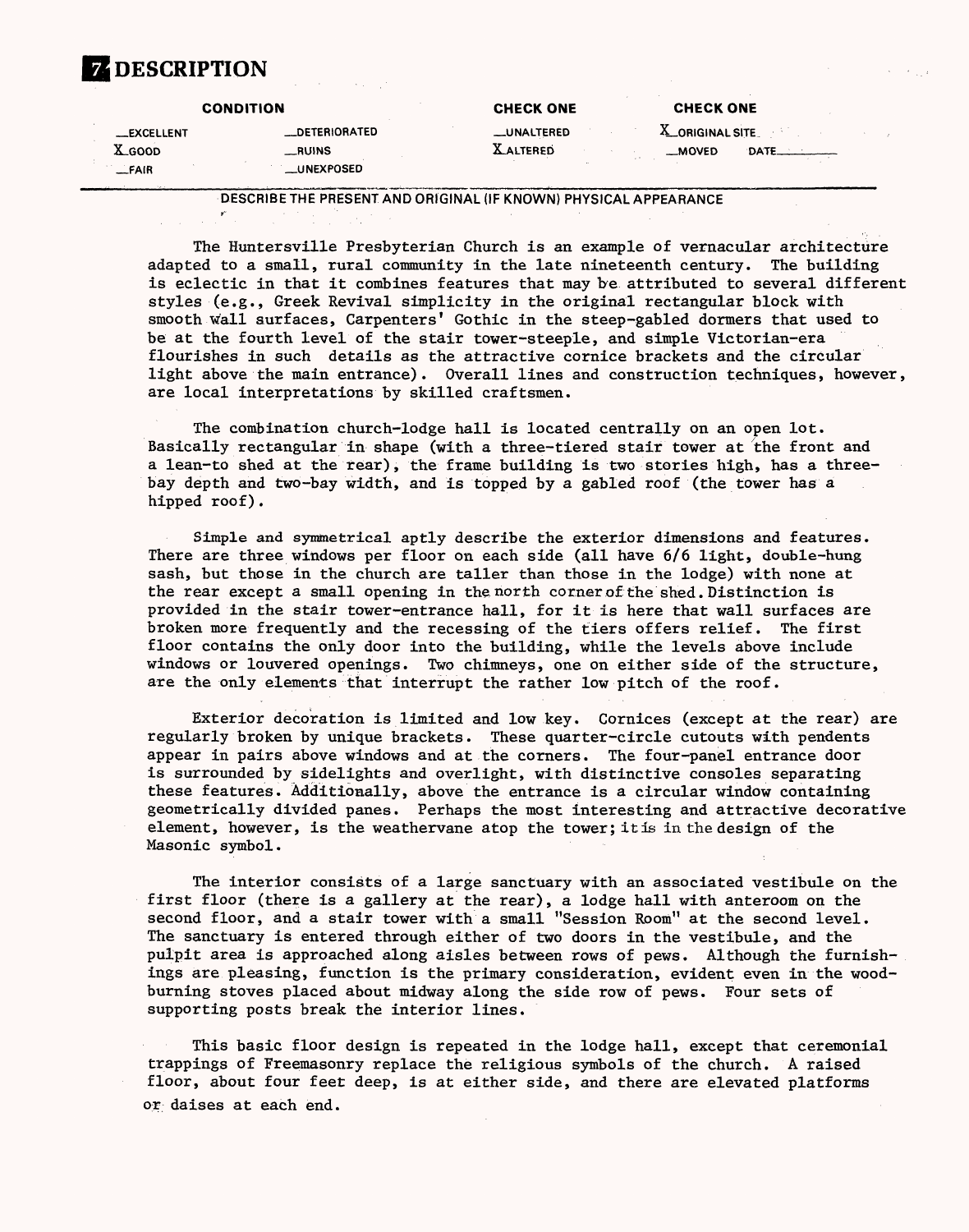**Form No. 10-300a (Kev. 10-74)**

### **UNITED STATES DEPARTMENT OF THE INTERIOR NATIONAL PARK SERVICE**

### **NATIONAL REGISTER OF HISTORIC PLACES INVENTORY - NOMINATION FORM**



HUNTERSVILLE PRESBYTERIAN CHURCH, HUNTERSVILLE, POCAHONTAS COUNTY, WEST VIRGINIA

**CONTINUATION SHEET** FILM NUMBER 7 PAGE 2

Special features of the interior include the open-well, closed-string stair with its recessed panels, turned balusters and pendents, and intricate newels with ball finials. There are also embellishments in the lodge hall, such as the decorative wooden arch in the center of the rear wall.

Few alterations have been made to the building since the second floor (lodge hall) and stair tower additions were completed in 1896. A picket fence has been taken down, and a fourth tier of the tower (it had steep-gabled wall dormers and a high-pitched roof) was removed. The only outbuilding is the privy at the rear of the property.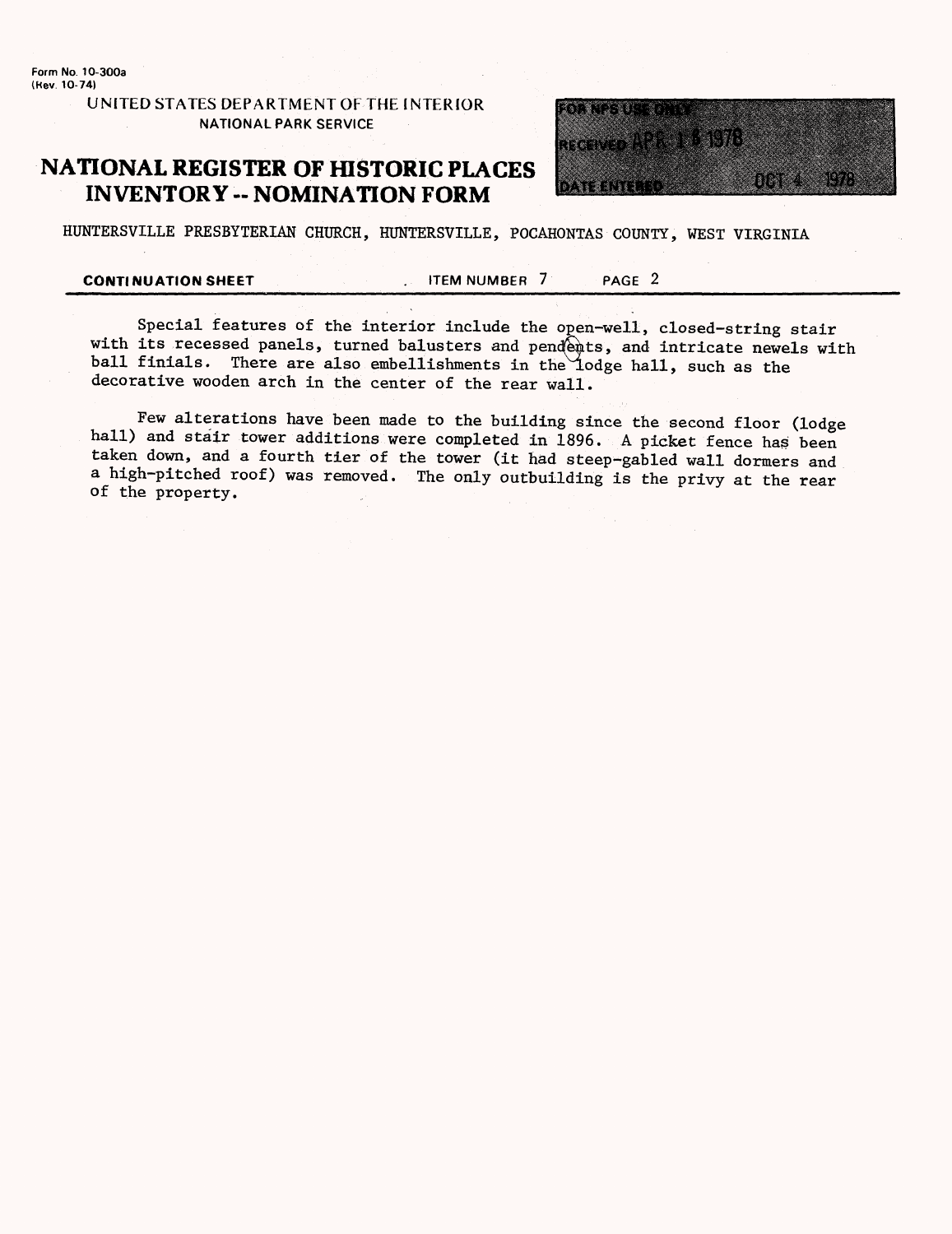| _COMMERCE<br><b>COMMUNICATIONS</b> | __EXPLORATION/SETTLEMENT<br>__INDUSTRY<br>__INVENTION | <b>_PHILOSOPHY</b><br>__POLITICS/GOVERNMENT | -TRANSPORTATION<br><b>XOTHER (SPECIFY)</b><br>Local history and |
|------------------------------------|-------------------------------------------------------|---------------------------------------------|-----------------------------------------------------------------|
|                                    |                                                       |                                             |                                                                 |
|                                    |                                                       |                                             |                                                                 |
|                                    |                                                       |                                             |                                                                 |
| ART                                | <b>__ENGINEERING</b>                                  | __MUSIC                                     | $\overline{\phantom{0}}$ THEATER                                |
| -ARCHITECTURE                      | __EDUCATION                                           | _MILITARY                                   | _SOCIAL/HUMANITARIAN                                            |
| <b>_AGRICULTURE</b>                | __ECONOMICS                                           | <b>LITERATURE</b>                           | SCULPTURE                                                       |
| <b>ARCHEOLOGY-HISTORIC</b>         | CONSERVATION                                          | __LAW                                       | $\_$ SCIENCE                                                    |
| _ARCHEOLOGY-PREHISTORIC            | COMMUNITY PLANNING                                    | <b>__LANDSCAPE ARCHITECTURE</b>             | RELIGION                                                        |
|                                    |                                                       |                                             |                                                                 |
|                                    |                                                       |                                             |                                                                 |
|                                    |                                                       |                                             | AREAS OF SIGNIFICANCE -- CHECK AND JUSTIFY BELOW                |

### **STATEMENT OF SIGNIFICANCE**

**SIGNIFICANCE**

Huntersville Presbyterian Church, located at Huntersville, Pocahontas County, West Virginia, is integrally associated with the organization, development and evolution of the community, the county, the Greenbrier Presbytery, and the order of Ancient, Free and Accepted Masons. Constructed in 1854, the building has served not only the Presbyterian congregation of the former county seat but has also been used for worship by other denominations, by both Union and Confederate troops during the Civil War, and as a meeting place for the county administrative court. Through a special agreement with Huntersville Masonic Lodge Number 65, it was greatly enlarged in 1895-96 and has since had the distinction of housing both organized religious and fraternal groups.

Pocahontas County was formed in 1821, and the trading center of Huntersville (a name apparently derived from the hunters who came here to exchange the pelts, herbs and foodstuffs of the forest) became the seat of government. In 1836 community religious needs were at least partially met when a Presbyterian congregation was organized and became part of the expanding Greenbrier Presbytery. Its meetings were held at such places as the courthouse for many years, but a permanent building of its own was constructed in 1854 on land donated by prominent area businessman. George E. Craig. The intent was surely that of community service, especially by and for this denomination; events, however, would enlarge that purpose to one of multiple uses which transcended both denomination and community.

Tradition holds that the church bell was purchased in 1855 at a cost of \$75, a sum supposedly raised through a fair or bazaar sponsored by the women of Huntersville. That bell must have pealed for others, too, since the church was open to worship services of non-Presbyterians as well. And during the devastating Civil War that brought continual troop movement through the region for three years, soldiers of both sides rested here or were treated for wounds. While Federal forces burned many town buildings, the church was spared; names of soldiers were left inscribed in the walls and "fox and geese" game boards carved on the pews. Reciprocity for early use of the courthouse was provided when the County Court held its November 1863 term here and appropriated \$2,000 for the support of destitute families of members of the Confederate Army.

It is not to say that the town of Huntersville stagnated in the decades after the great conflict when one realizes a seemingly uneventful gap in the history of the Presbyterian Church. After all, what could compare with its first decade? To be sure, the county seat was moved to nearby Marlinton late in the nineteenth century, but the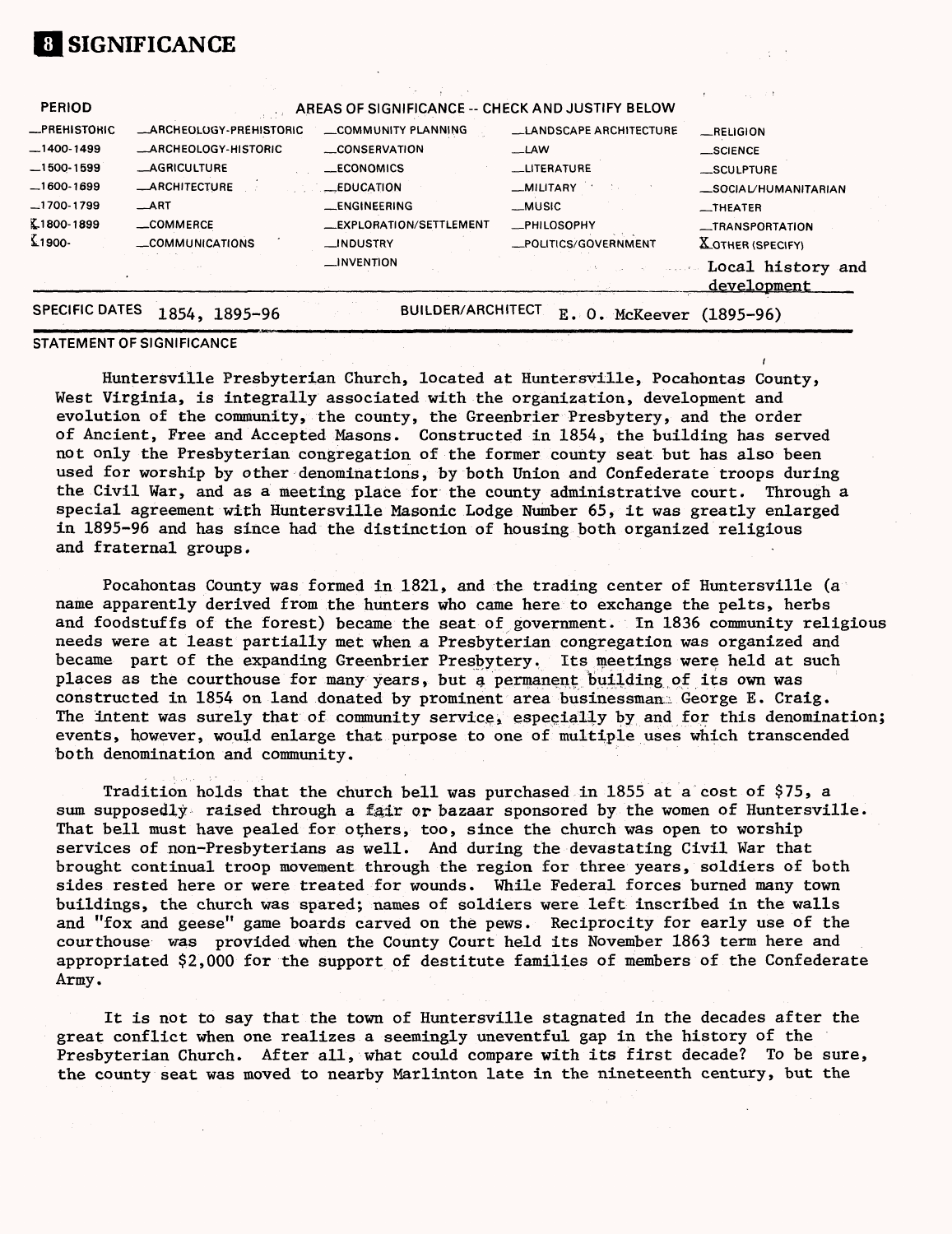# **9 MAJOR BIBLIOGRAPHICAL REFERENCES**

Courtney, Lloyd McF. The Church on the Western Waters. Richmond: Whittet and Shepperson, 1940. Lockridge, Julia Ann. "A Brief History of the Huntersville Presbyterian Church,"

West Virginia History, XX (July 1959), 254-58

Pocahontas County Court Records. Deed Books 5, 7 and 26.

# **DECEDED ADUICAL DATA**

| maranyii iiiain nu ili                                            | ACREAGE OF NOMINATED PROPERTY 3/4 acre                                                         |                                                           |                         |                                                                                                                                                                                                                                                                 |                     |
|-------------------------------------------------------------------|------------------------------------------------------------------------------------------------|-----------------------------------------------------------|-------------------------|-----------------------------------------------------------------------------------------------------------------------------------------------------------------------------------------------------------------------------------------------------------------|---------------------|
|                                                                   | QUADRANGLE NAME Marlinton, W. Va.                                                              |                                                           |                         | QUADRANGLE SCALE 1:62500                                                                                                                                                                                                                                        |                     |
| <b>UTM REFERENCES</b><br>A [1 ,7 1<br><b>EASTING</b><br>ZONE      | 1518, 519, 7, 51<br><b>NORTHING</b>                                                            | 4.212.711.0.0                                             | вı<br>ZONE EASTING<br>D | <b>NORTHING</b>                                                                                                                                                                                                                                                 |                     |
|                                                                   |                                                                                                |                                                           |                         |                                                                                                                                                                                                                                                                 |                     |
|                                                                   |                                                                                                |                                                           |                         |                                                                                                                                                                                                                                                                 |                     |
|                                                                   | <b>VERBAL BOUNDARY DESCRIPTION</b>                                                             |                                                           |                         |                                                                                                                                                                                                                                                                 |                     |
| in size.                                                          |                                                                                                |                                                           |                         | The nominated property is a town lot at the northwest corner of the intersection<br>of County Route 21 and West Virginia Route 39. It is approximately 120' x 250'                                                                                              |                     |
|                                                                   |                                                                                                |                                                           |                         | LIST ALL STATES AND COUNTIES FOR PROPERTIES OVERLAPPING STATE OR COUNTY BOUNDARIES                                                                                                                                                                              |                     |
| <b>STATE</b>                                                      |                                                                                                | $CODE$ .                                                  | <b>COUNTY</b>           |                                                                                                                                                                                                                                                                 | CODE                |
| <b>STATE</b>                                                      |                                                                                                | <b>CODE</b>                                               | <b>COUNTY</b>           |                                                                                                                                                                                                                                                                 | CODE                |
| <b>II FORM PREPARED BY</b><br>NAME / TITLE<br><b>ORGANIZATION</b> |                                                                                                | James E. Harding, Historian<br>Historic Preservation Unit |                         | <b>DATE</b>                                                                                                                                                                                                                                                     |                     |
| <b>STREET &amp; NUMBER</b>                                        |                                                                                                | Science and Culture Center                                |                         | West Virginia Department of Culture and History February 7, 1978<br><b>TELEPHONE</b>                                                                                                                                                                            |                     |
|                                                                   |                                                                                                |                                                           |                         | Capitol Complex $(304)$ 348-0244                                                                                                                                                                                                                                |                     |
| <b>CITY OR TOWN</b>                                               |                                                                                                |                                                           |                         | <b>STATE</b>                                                                                                                                                                                                                                                    |                     |
|                                                                   | Charleston                                                                                     |                                                           |                         | a stall an based in Fight Virginia                                                                                                                                                                                                                              |                     |
| <b>IN STATE HISTORIC PRESERVATION OFFICER CERTIFICATION</b>       |                                                                                                |                                                           |                         | THE EVALUATED SIGNIFICANCE OF THIS PROPERTY WITHIN THE STATE IS:                                                                                                                                                                                                |                     |
|                                                                   | NATIONAL                                                                                       | STATE                                                     |                         | LOCAL $X$                                                                                                                                                                                                                                                       |                     |
| criteria and procedures set forth by the National Park Service.   | STATE HISTORIC PRESERVATION OFFICER SIGNATURE                                                  |                                                           |                         | As the designated State Historic Preservation Officer for the National Historic Preservation Act of 1966 (Public Law 89-665), I<br>hereby nominate this property for inclusion in the National Register and certify that it has been evaluated according to the |                     |
|                                                                   | TITLE West Virginia State Historic Preservation Officer                                        |                                                           |                         |                                                                                                                                                                                                                                                                 | DATE April 14, 1978 |
| <b>EQUIVES USE ONLY</b><br>(રૂ.સંગ્રહી ગોરેશી ક <i>રો</i>         | I HEREBY CERTIFY THAT THIS PROPERTY IS INCLUDED IN THE NATIONAL REGISTER<br>THE NATIONAL REGIS |                                                           |                         | 82983                                                                                                                                                                                                                                                           |                     |
| .3883.38                                                          | SILINI                                                                                         |                                                           |                         | DATE                                                                                                                                                                                                                                                            |                     |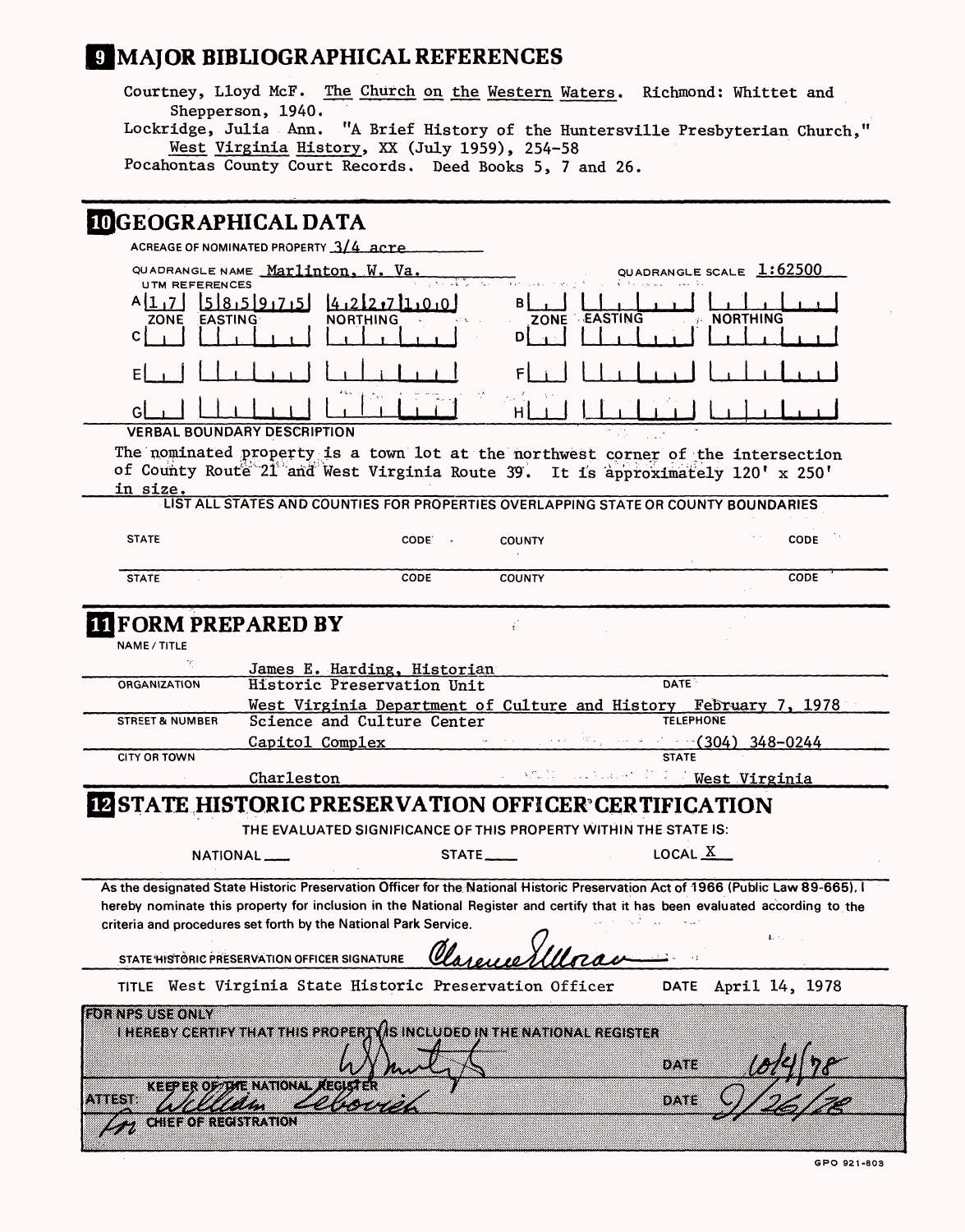Form **No. 1O-300a**  (Hev. **10-74)**

> **UNITED STATES DEPARTMENT OF THE INTERIOR**  NATIONAL PARK SERVICE

### **NATIONAL REGISTER OF HISTORIC PLACES INVENTORY - NOMINATION FORM**



HUNTERSVILLE PRESBYTERIAN CHURCH, HUNTERSVILLE, POCAHONTAS COUNTY, WEST VIRGINIA

**CONTINUATION SHEET AT LITEM NUMBER 8 AGE 2** 

importance of the building as a community center really increased with county offices removed. Activity in many ways accelerated even in the settled period; a dispensation to organize a lodge of Ancient, Free and Accepted Masons, for instance, was granted in 1875.

Huntersville Lodge Number 65, A.F. & A.M., had no meeting place of its own for some twenty years, but the times seemed propitious in 1895 when a unique agreement was reached with the trustees of the Presbyterian Church to construct what must be an equally unique addition to a house of worship: a second floor for use as a fraternal hall. The congregation had proposed, "amongst other things," to improve their building, and whereas they were disirous of borrowing some money to aid in the undertaking, the lodge agreed to lend the sum of  $$670.63$ .

For less than \$700 borrowed, the size of the edifice was more than doubled. The church retained a convenient and functional sanctuary, the lodge had a home, and the community was presented a rather substantial building with fine woodworking apparent in the stair tower. The Masons received exclusive use of the second floor, and the Presbyterians were provided a small "session room" at this level of the stair tower. Although the lodge was granted free right to entry and egress, it was agreed that its meetings would not interfere with church services; any conflict in scheduling would find the Masons adjourning in favor of worshippers. This unique arrangement continues today, and the Huntersville Presbyterian Church has become a symbol of community pride, resourcefulness and utility--a landmark indeed.